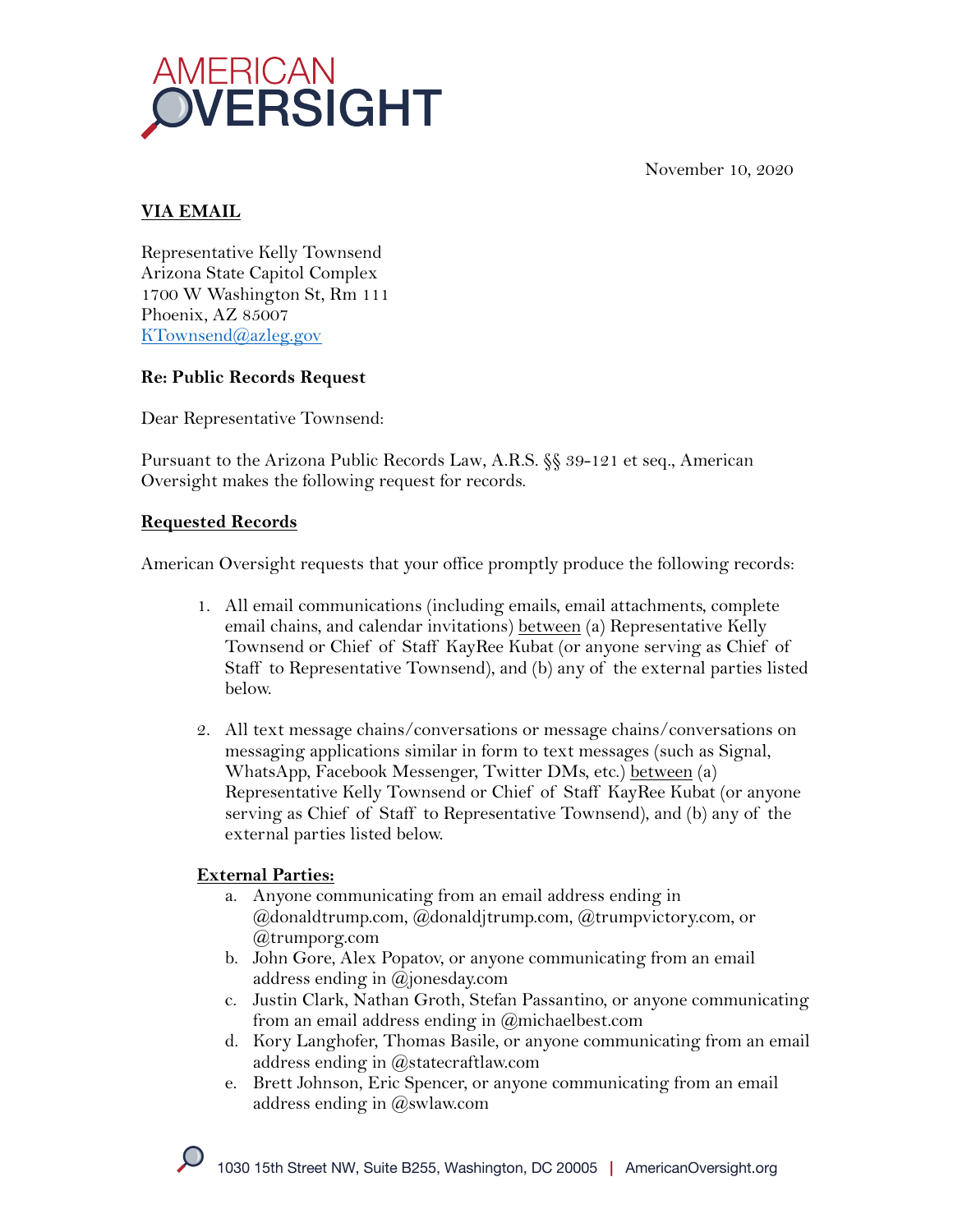- f. Anyone communicating from an email address ending in  $\omega$  gop.com, @rnchq.com or @azgop.com
- g. Anyone communicating on behalf of the Maricopa County Republicans, including, but not limited to, Rae Chornenky, Linda Brickman, Nancy Cottle, or Colleen Lombard
- h. Jason Stuckey (including, but not limited to, at jstuckey@bricker.com)
- i. Jason Torchinsky (including, but not limited to, at jtorchinsky@hvjt.law)
- j. Anyone communicating from an email address ending in @judicialwatch.org
- k. Catherine Engelbrecht, or anyone communicating from an email address ending in @truethevote.org
- l. J. Christian Adams, Logan Churchwell, or anyone communicating from an email address ending in @publicinterestlegal.org or @electionlawcenter.com
- m. Hans von Spakovsky, or anyone communicating from an email address ending in @heritage.org
- n. James O'Keefe, or anyone communicating from an email address ending in @projectveritas.com or @projectveritasaction.com
- o. Jay Sekulow, or anyone communicating from an email address ending in @aclj.org
- p. Matt Schlapp, or anyone communicating from an email address ending in @conservative.org
- q. Rudolph Giuliani, or anyone communicating on his behalf (such as Jo Ann Zafonte, Christianne Allen, Beau Wagner, or anyone communicating from an email address ending in  $@$ giulianisecurity.com, giulianipartners.com, gdcillc.com)
- r. Anyone communicating from an email address ending in mail.house.gov or senate.gov
- s. Anyone communicating from an email address ending in @lindseygraham.com or @mcsallyforsenate.com

Please note that American Oversight does not seek, and that this request specifically excludes, the initial mailing of news clips or other mass-distribution emails. However, subsequent communications forwarding such emails are responsive to this request. In other words, for example, if Representative Townsend received a mass-distribution news clip email from one of the listed external parties, that initial email would not be responsive to this request. However, if Representative Townsend forwarded that email to another individual with her own commentary, that subsequent message would be responsive to this request and should be produced.

For ease of reference, American Oversight has included email addresses where possible for the external parties listed. To be clear, however, American Oversight's request is not limited to email communications. Text messages or other messages similar in form to text messages between the listed parties are responsive to item 2 of this request.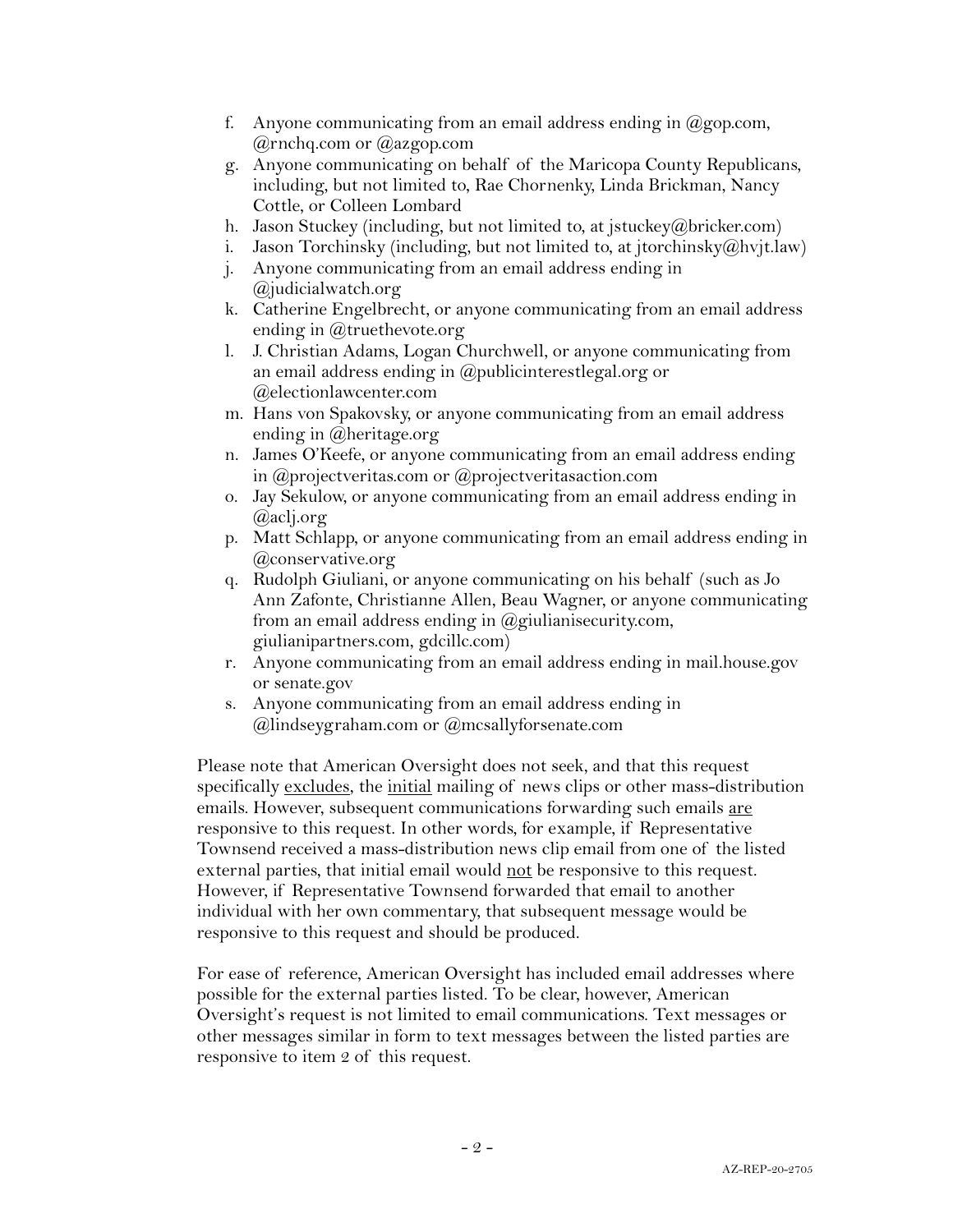Please provide all responsive records from October 26, 2020, through the date the search is conducted.

#### **Statement of Noncommercial Purpose**

This request is made for noncommercial purposes. American Oversight seeks the records requested to inform the public of Representative Townsend's communications with individuals outside the Arizona government who have vested interests in the outcome of challenges to the state's election administration policies and practices. Voting rights and related litigation are of significant public interest both in Arizona and nationwide.1 Records with the potential to shed light on this matter would contribute significantly to the public understanding of government operations.

Because American Oversight is a  $501(c)(3)$  nonprofit, this request is not in American Oversight's financial interest and is not made for a commercial purpose. American Oversight's mission is to promote transparency in government, to educate the public about government activities, and to ensure the accountability of government officials. American Oversight uses the information gathered, and its analysis of it, to educate the public through reports, press releases, or other media. American Oversight also makes materials it gathers available on its public website and promotes their availability on social media platforms, such as Facebook and Twitter.<sup>2</sup>

Because this request is made for noncommercial purposes, American Oversight requests that any fees charged in connection with processing this request be limited to copying and postage charges, if applicable.3 Please notify American Oversight of any anticipated fees or costs in excess of \$100 prior to incurring such costs or fees.

# **Guidance Regarding the Search & Processing of Requested Records**

In connection with its request for records, American Oversight provides the following guidance regarding the scope of the records sought and the search and processing of records:

<sup>1</sup> *See, e.g.*, *Arizona Election Updates: Trump Team Suing County Over Voting Asks to Seal Evidence*, Ariz. Republic (updated Nov. 10, 2020, 5:06 PM MT), https://www.azcentral.com/story/news/politics/elections/2020/11/10/arizona-

election-live-updates-2020-presidential-election/6229930002/.<br><sup>2</sup> American Oversight currently has approximately 15,600 page likes on Facebook and 106,100 followers on Twitter. American Oversight, FACEBOOK,

https://www.facebook.com/weareoversight/ (last visited Nov. 10, 2020); American Oversight (@weareoversight), TWITTER, https://twitter.com/weareoversight (last visited Nov. 10, 2020).

<sup>3</sup> A.R.S. § 39-121.01(D)(1); *see also Hanania v. City of Tucson*,128 Ariz. 135, 624 P.2d 332 (Ct. App. 1980). Furthermore, because this request is for noncommercial purposes, additional fees provided for under A.R.S.  $\&$  39-121.03(A) are not applicable and should not be assessed.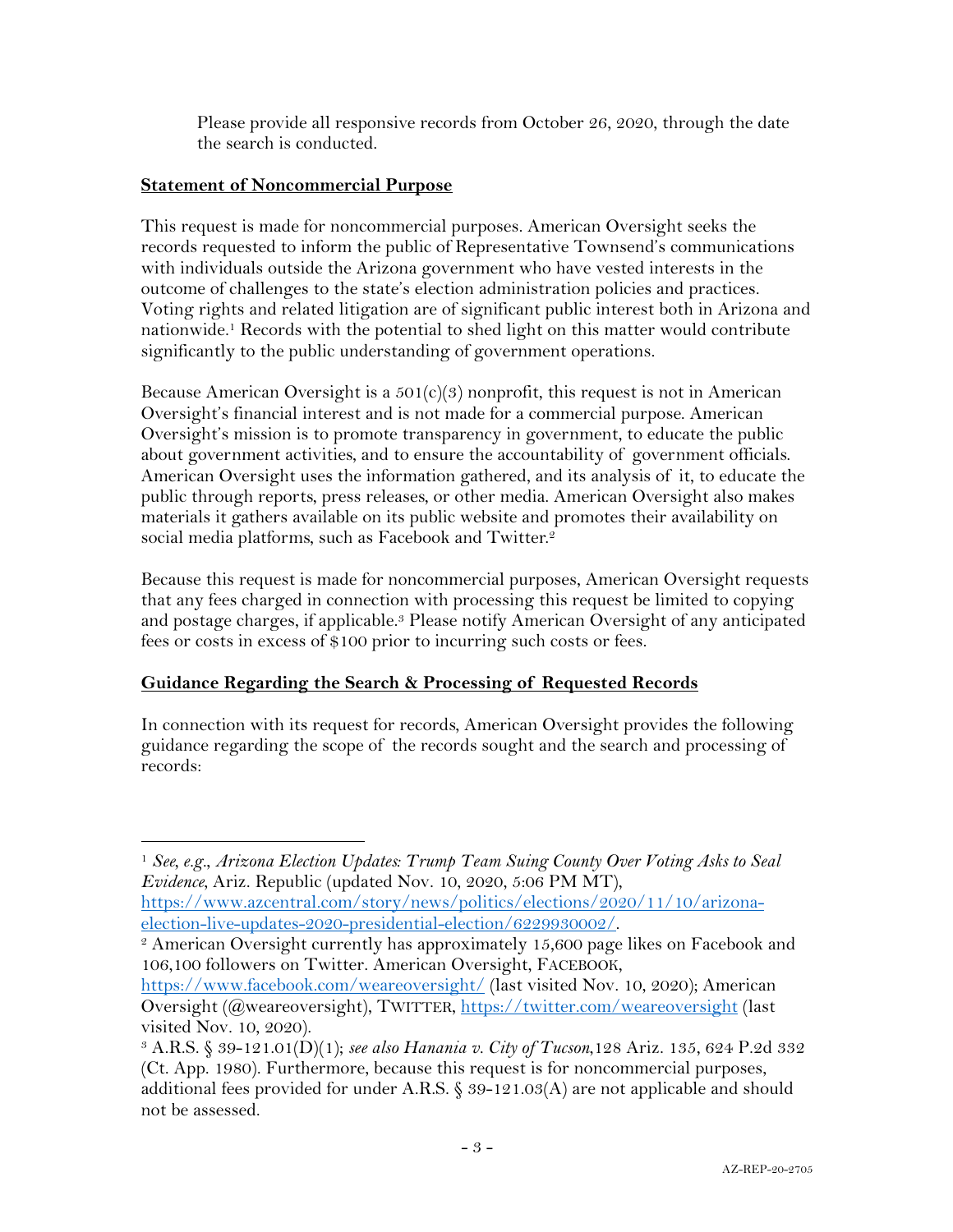- Please search all locations and systems likely to have responsive records, regardless of format, medium, or physical characteristics.
- Our request for records includes any attachments to those records or other materials enclosed with those records when they were previously transmitted. To the extent that an email is responsive to our request, our request includes all prior messages sent or received in that email chain, as well as any attachments to the email.
- § Please search all relevant records or systems containing records regarding agency business. Do not exclude records regarding agency business contained in files, email accounts, or devices in the personal custody of your officials, such as personal email accounts or text messages.
- If any records are withheld in full or in part, pursuant to A.R.S. § 39- $121.01(D)(2)$ , please provide an index of records or categories of records that have been withheld and the reasons the records or categories of records have been withheld.
- § In the event some portions of the requested records are properly exempt from disclosure, please disclose any reasonably segregable non-exempt portions of the requested records. If a request is denied in whole, please state specifically why it is not reasonable to segregate portions of the record for release.
- § Please take appropriate steps to ensure that records responsive to this request are not deleted by the agency before the completion of processing for this request. If records potentially responsive to this request are likely to be located on systems where they are subject to potential deletion, including on a scheduled basis, please take steps to prevent that deletion, including, as appropriate, by instituting a litigation hold on those records.

#### **Conclusion**

If you have any questions regarding how to construe this request for records or believe that further discussions regarding search and processing would facilitate a more efficient production of records of interest to American Oversight, please do not hesitate to contact American Oversight to discuss this request. American Oversight welcomes an opportunity to discuss its request with you before you undertake your search or incur search or duplication costs. By working together at the outset, American Oversight and your agency can decrease the likelihood of costly and time-consuming litigation in the future.

Where possible, please provide responsive material in an electronic format by email. Alternatively, please provide responsive material in native format or in PDF format on a USB drive. Please send any responsive material being sent by mail to American Oversight, 1030 15th Street NW, Suite B255, Washington, DC 20005. If it will accelerate release of responsive records to American Oversight, please also provide responsive material on a rolling basis.